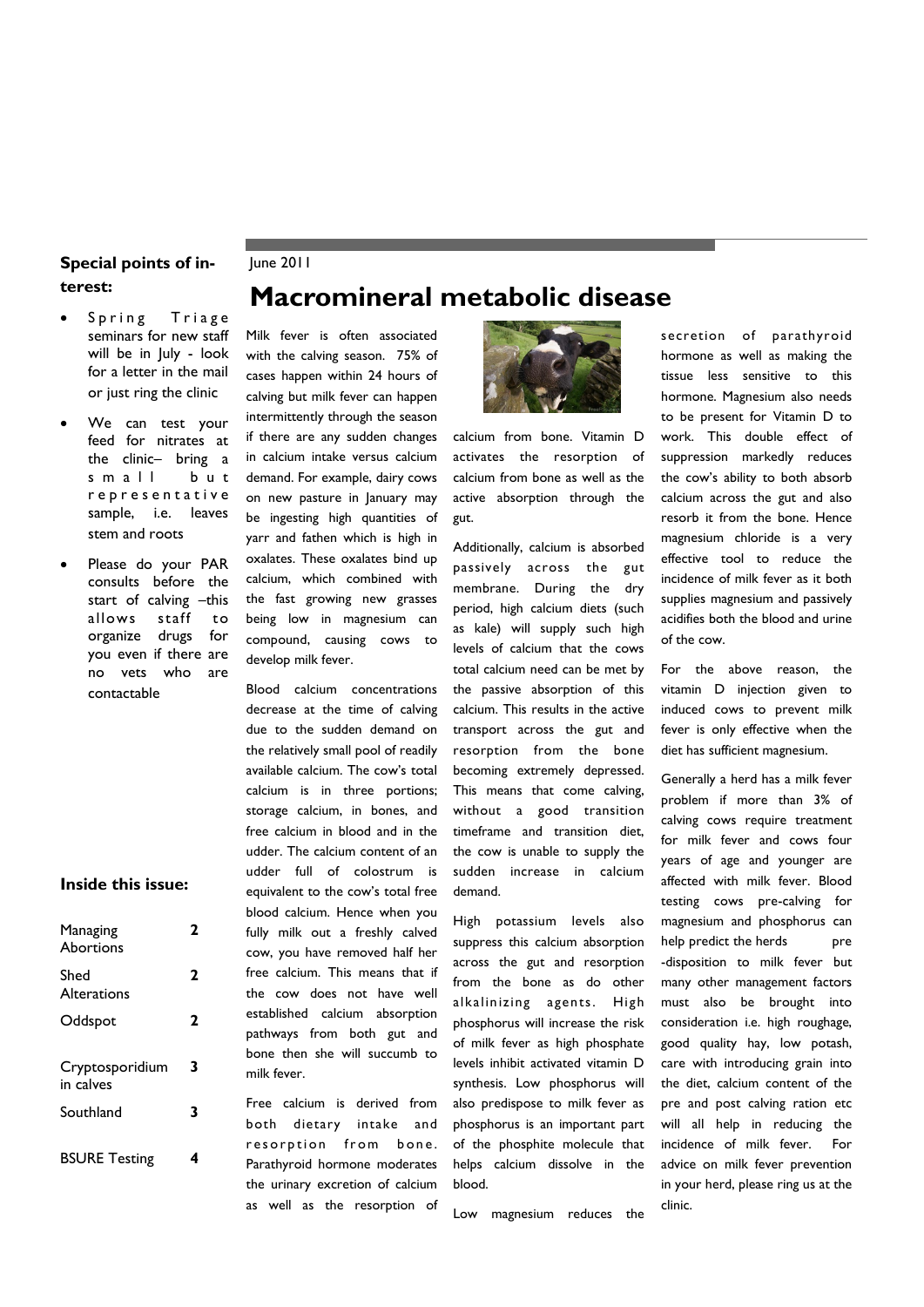### Managing Abortions

*When gathering aborted materials, it is important to wear gloves…..*

As calving approaches, we are seeing more cows which have slipped or aborted. We have more cows identified as having slipped towards the end of pregnancy, probably because we're more likely to find the calf! The biggest concern with abortions is that they may be the tip of the iceberg. Some causes of slips in cattle can lead to outbreaks, and some can cause problems far into the future genetics of the farm. For this reason it is essential to get a diagnosis, or at the very least, rule out some of the worst scenarios.

An abortion investigation begins with an examination of the cow. Some causes of abortion can make the cow sick, or even kill her, and her vital signs can give an idea as to the cause of the abortion. Many cows that abort retain their cleanings, and some can get severe uterine infections. Any cow that has a foul smelling discharge from their vulva should be checked and may require antibiotics. The higher rates of endometritis and metritis in



these cows means they are less likely to get back in calf. Therefore all cows that have aborted should be metrichecked at least three weeks before mating.

An examination of the calf and cleanings is also important. Sometimes, the gross appearance of the calf and placenta can give us clues as to the cause of the abortion. However, more often, we need to take samples from the fetus and placenta and send them to the lab for microbiology, viral assay, or microscopic examination. When gathering the aborted materials, it is important to wear gloves, as several causes of abortion can infect humans, including leptospirosis and Salmonella Brandenburg. The aborted material can be dropped off at the clinic for post mortem

examination, but if a cow is sick after aborting, it is important that she gets veterinary attention quickly.

After a cow has aborted, remove her and the aborted materials from the healthy cow mob as quickly a possible. Infectious causes of abortion can spread through a herd very quickly, and cows are likely to lick a fetus which is left on the ground. Additionally, dogs scavenging the fetus can become infected with some of the organisms causing abortion, and keep the cycle going. If the cow was close enough to calving that she is in milk, or you wish to send her to the works, be cautious about withholding periods from dry cow antibiotics.

Cattle abortion is frustrating, and abortion storms can be devastating. With early identification of the cause, you are in a better position to stop the spread and cut the loss of cows from your herd.



If you are looking at spending some money to improve your laneways or changing the flow in your shed, you want to make sure that the changes will have the desired effect.

Shed and Track Changes

Changes are costly, so before you solidify your plans, please

can help to identify the most cost effective way to improve cow flow. We have several vets who have advanced training in cow behavior and flow in cow sheds who are able to help you get the most value from the money you have to spend.

contact one of the clinics and we

We often see farmers who have built new sheds or changed lanes or shed design with the intention of improving cow flow and decreasing lameness, but have not had the outcome they wanted. It is much easier to get some advice before construction begins!



Oddspot — Hydrops cow

This cow (obviously not from Southland) is showing signs of a condition we see in several cows each year. She has hydroallantios (hydrops) where one of the foetal membranes fills with fluid, causing the cow to become excessively large. Eventually she will no longer be able to stand up. The huge amount of fluid in her abdomen (several hundred litres) will prevent return of blood to her heart, and she will eventually die. The cow will continue to become bigger until this point.

Cows with this condition generally become obvious 4-6 weeks prior to calving. They are unable to eat due to the lack of room in their abdomen and quickly lose condition.

We are able to treat these girls. Depending on the severity of symptoms, we can induce the cow, for medical reasons, or we can remove the fluid by making an incision into the uterus and allowing drainage. This is then stitched back up and she is induced. We may need to repeat drainage before she calves, to allow her to come into milk fully first. If you suspect that you have one of these cows, please ring the clinic as soon as possible.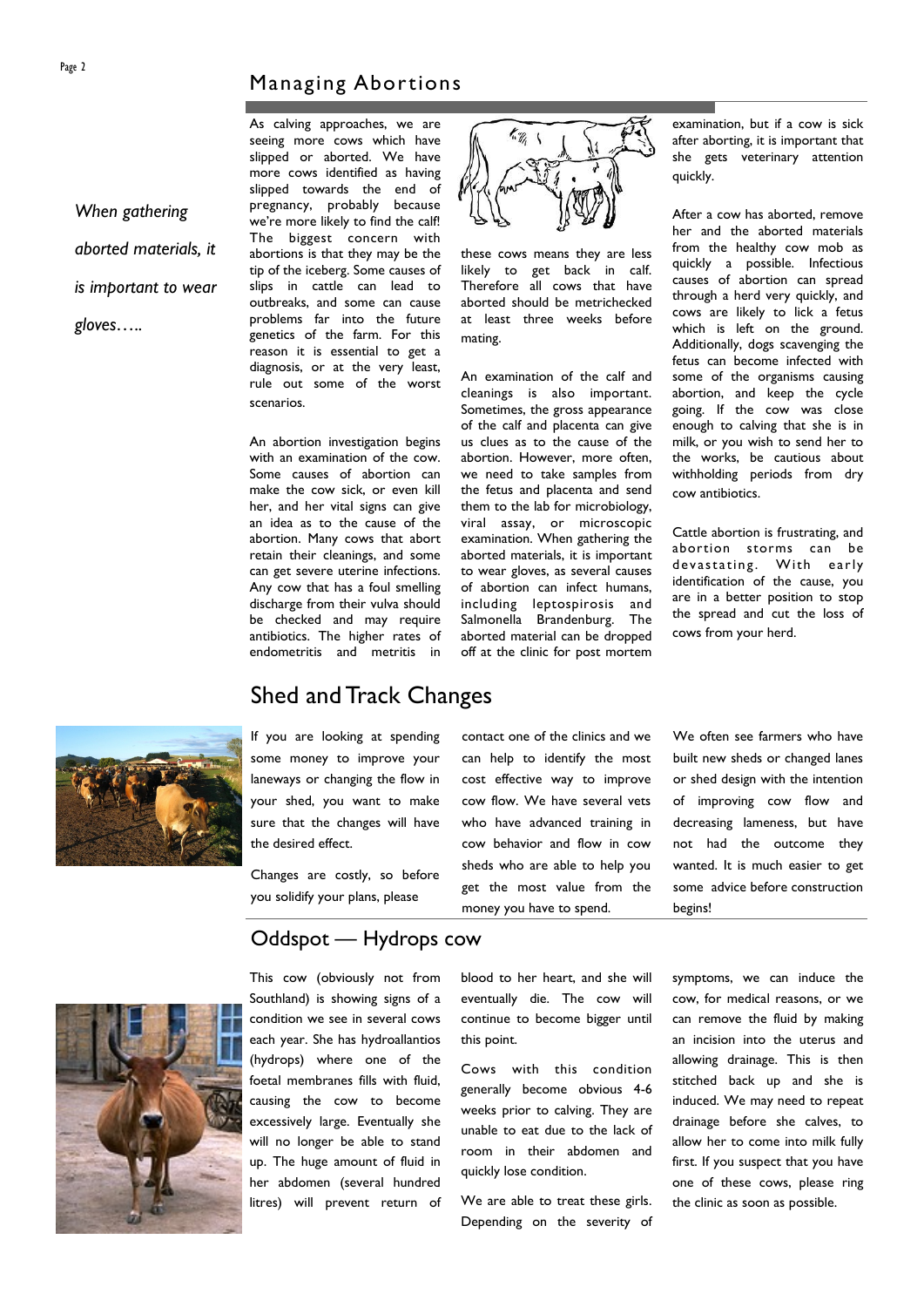### Cryptosporidium in calves

Quite a few cases of Crypto infection were seen in calves around the area last spring, so we thought we'd give you some more information to help you gear up your defences for next season.

#### **The bug:**

Cryptosporidium is a type of protozoa, which is like a large bacteria. It produces eggs which we call 'oocysts' and these are quite resistant in the environment. Crypto is a significant cause of scours in young calves and is transmissible to people. Infected animals pass oocysts through their faeces, which then contaminates the environment and cause further infections. To put it in perspective, a sick calf can shed more than ten million oocysts per day, and only one oocyst is needed to infect a person or animal (*World Health Organisation 2011).* Crypto oocysts can survive for months in water or soil, but are less likely to persist in calf sheds from one season to the next than bugs like Rotavirus.

Moisture is a key ingredient for Crypto's survival – drying out and disinfecting help to kill oocysts in the environment.

#### **So how does Crypto get into my calf shed?**

Crypto can be carried in the faeces of adult cows, so some calf contact with the oocysts is hard to avoid. Calves will be able to resist disease if they have good immunity, supplied by good colostrum feeding and a warm, dry environment. Any stressors in the calf shed will lower their defences. Once a calf gets sick, it then acts as a major source of Crypto for the other calves. A key risk factor that we have identified is calves defecating into their drinking water . This allows an overwhelming load of oocysts to invade the calves when they drink. So make sure your water (and meal) feeders are above tail height!

#### **What does it look like?**

Crypto scours show up in calves from 4 days till 4 weeks of age. Spread amongst a group is fast and scours can look yellow and watery (like Rotavirus) or grey and slimy. The scours can last from a few days up to 2 weeks, and death doesn't usually occur unless a secondary infection occurs on top of the Crypto.

To diagnose Crypto we need to send faecal samples to the lab, as most calf scours look pretty similar in the pen.

#### **Treatment and control:**

The main treatment for Crypto scours is **Kryptade**, which is a type of oral electrolyte. As well as containing the salts and sugars needed to keep the calf alive, it also has an anti-Crypto drug which helps fight off the infection. If the infected calves are very flat or have bloody diarrhea, then antibiotics will also be useful.

Prevention of Crypto is centred on good husbandry practices: keeping pens dry, keeping feeders raised up and clean of muck, feeding good colostrum from birth, and separating out any sick calves as soon as possible.

*"Crypto can be carried in the faeces of adult cows.."*

Bsure Testing

The BSure milk test is now up and running. A quick recap of the test is that it gives us a measurement of the amount of antibodies that the cows are producing to the gut worm Ostertagia. Because adult cattle have immunity to worms, egg output is suppressed and is no longer a good measurement of parasite burden. The question that drives the BSure test, is whether there is sufficient worm burden for there to be an economic gain from drenching adult dairy cows.

All of the studies that have been done on this test were run overseas, where cows are housed partially or fully indoors. The studies have also involved cows that calve all year round or in the autumn – this is important to consider when we interpret the trial results because cows respond differently to drenching at different times in the season. One study was done in NZ in 2001 that assessed milk production response to drenching at calving time, without doing an antibody test  $-$  it was found that there was a small (on average 0.03kg MS/day) increase over the lactation in the cows, which equates to \$51/cow over a 285 day lactation at \$6/kgMS payout. There was no increase in production in first calving heifers.

The overseas trial data shows a range of positive production responses to drenching in spring. In two Swiss studies responses of 0.08kgMS/day over 200 days, equating to NZ \$92/cow; and 0.2kgMS/day increase over a month equivalent to \$37/cow increased income respectively were shown. A study in Belgium showed a 0.1kgMS/day increase over 4 months, equating to \$74.

The theory behind the milk antibody test is to allow us to determine at which threshold of worm burden it is economic to drench our cows. Unfortunately the relationship between antibody level and production response to drenching has not been shown to be linear. Some studies have

shown the greatest treatment effects to be in cows with the lowest antibody levels (<0.5) as well as those with the highest (>0.84) levels. This unusual variability in response may be because there is a lot of variation in worm burden between cows in a single herd and also the fact that there are many factors which influence milk production, other than parasites.

Our client's test results from the autumn period this year showed a range of antibody levels from 0.7 to 1.1, with most herds falling at about 0.9. While there is a risk of development of drench resistance if adult stock are repeatedly drenched, one drench a year is not likely to impact on the genetic selection of parasites for resistance. Therefore is should be safe from a resistance point of view to drench adult cows once a year, and the best time to do this for an economic production response will be in early lactation.